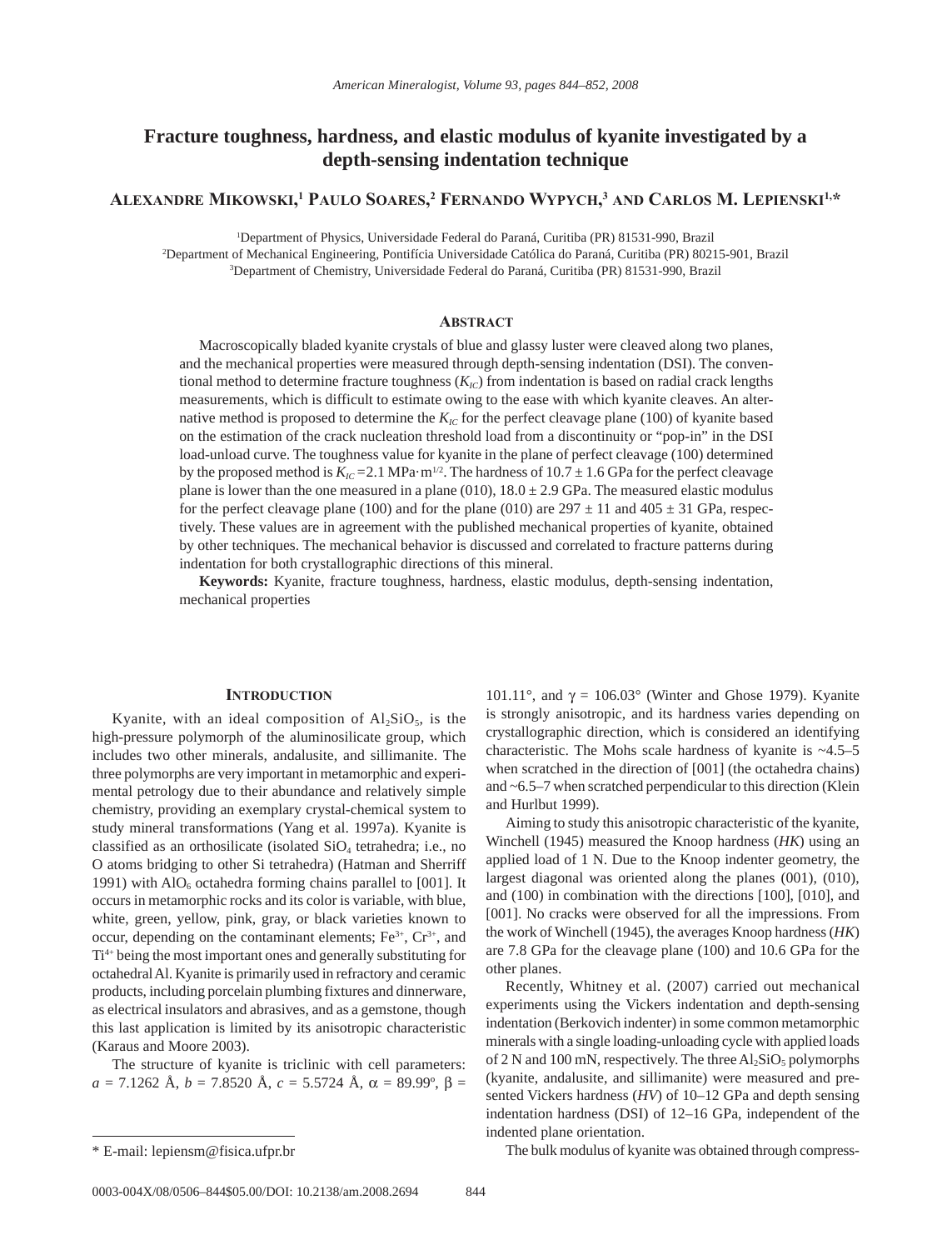ibility studies as 193 GPa (Yang et al. 1997a, 1997b) and 172 GPa (Comodi et al. 1997) through XRD studies. Winkler et al. (2001) obtained a bulk modulus for kyanite equal to 178 GPa using a density functional theory and 223 GPa using a coreshell model. Whitney et al. (2007) obtained the elastic modulus through depth-sensing indentation (DSI) and found an average value ranging from 186 to 253 GPa for the three planes. Although the mechanical properties of kyanite were extensively studied, the fracture processes generated during indentation were not thoroughly studied.

The conventional method to determine the fracture toughness from indentation is based on radial crack-length measurements, and for kyanite, the  $K_{IC}$  is difficult to estimate owing to the ease with which kyanite cleaves (Whitney et al. 2007). In this paper, a method to determine the fracture toughness for the perfect cleavage plane (100) of kyanite is proposed. This method is based on the estimation of the crack nucleation threshold load from a discontinuity or "pop-in" in the DSI load-unload curve. The Weibull statistic is used to determine the threshold load. This is done by establishing the mean value of the Weibull probability density functions (load at which there is a 50% fracture probability) as the minimum load to propagate the critical flaws, presented in the Lawn and Evans (1977) model. A closed expression is proposed to obtain the fracture toughness value. In addition, scratch hardness, indentation hardness, and elastic modulus are determined by depth-sensing indentation (DSI) in the perfect cleavage plane (100) and in the plane (010) for comparison.

#### **Experimental methods**

Blue kyanite specimens  $(10 \times 10 \times 3 \text{ mm}^3)$  from the state of Minas Gerais, Brazil were used to study the mechanical properties in two different crystalline directions. The purity of the sample and crystalline structure were confirmed through powder X-ray diffraction (XRD). The XRD patterns were recorded at room temperature in the 2θ range from 2 to 60 °2θ with a counting time of 1 °/min, operating at 40 kV and 40 mA, using Cu*K*α radiation (Shimadzu XRD-6000).

The samples were mechanically polished with successive grades of SiC papers (no. 600 to no. 1200) and alumina suspension (1 and  $\frac{1}{4} \mu$ m) on both surfaces [planes (100) and (010)] before the indentation tests and roughness determination. Information on the topography of the surface and roughness was obtained by atomic force microscopy (Shimadzu SPM-9500J3). Four different zones were swept in each sample to perform a statistical analysis of the surface roughness. The images collected in the contact and dynamic modes were analyzed with the SPM-9500 software (Shimadzu).

The mechanical properties (indentation hardness, elastic modulus, and scratch hardness) were obtained using a Nanoindenter XP (MTS Instruments) (Oliver and Pharr 1992, 2004; Van Landingham 2003; Lepienski and Foerster 2004; Li et al. 1998; Sundararajan and Roy 2001). A set of 30 indentations  $(5 \times 6)$  were made using a Berkovich tip (three sided pyramid), with applied loads from 0.8 to 400 mN corresponding to 12 complete loading-unloading cycles. Three 1000 µm long scratches were made using a Berkovich indenter with an indenter velocity of 10 µm/s and constant load of 400 mN. The scratch tests were performed in the [001] direction in the (100) plane, and in the [100] direction in the (010) plane.

The images of the indentation matrix, residual plastic impressions, fracture process, and scratch tests were collected on a scanning electron microscopy (Jeol JSM-6360 LV) using secondary and back-scattered electron signals at the Physics Department, CME-UFPR.

#### **Analysis methodology**

#### **Roughness characterization**

The average roughness,  $R_a$ , defined by (Johnson 1985) was determined using the following expression:

$$
R_a = \frac{1}{L} \int_0^L |z| dx \tag{1}
$$

where  $z(x)$  is the surface height above the datum and *L* is the sampling length and root-mean-square or standard deviation  $R_{mg}$  of the surface height from the center-line defined by (Johnson 1985):

$$
R_{ms}^2 = \frac{1}{L} \int_0^L z^2 dx \,. \tag{2}
$$

The relationship between  $R_{ms}$  and  $R_a$  for a regular sinusoidal profile is

$$
R_{_{ms}} = \frac{\pi}{2\sqrt{2}} R_a
$$

and for a Gaussian random profile is

$$
R_{\rm ms} = \left(\frac{\pi}{2}\right)^{\frac{1}{2}} R_a.
$$

## **Scratch test**

The scratch hardness is defined as the vertical normal load per unit load-bearing or contact and it is expressed by (Li et al. 1998; Sundararajan and Roy 2001):

$$
H_s = \varepsilon \frac{P_N}{w^2} \tag{3}
$$

where,  $P_N$  is the applied constant load, *w* is the groove width (measured using a microscope), and ε is a numeric constant, equal to 4 for a pyramidal tip.

## **Depth-sensing indentation**

The hardness  $(H)$  is defined as the mean pressure that a material can support under a load, and is determined by (Oliver and Pharr 1992, 2004):

$$
H = \frac{P_{\text{max}}}{A(h_c)}\tag{4}
$$

where  $P_{\text{max}}$  is the maximum applied load, and  $A(h_c)$  is the projected contact area function that corrects the Berkovich tip rounding effect. The elastic modulus of the material is determined by (Hertz 1896; Brotzen 1994):

$$
E = \frac{1 - v^2}{\left(\frac{1}{E_r} - \frac{1 - v_i^2}{E_i}\right)}
$$
(5)

where,  $E_r$  is the reduced elastic modulus,  $E_i$  and  $v_i$  are the indenter elastic modulus and Poisson ratio, and *E* and *ν* are the elastic modulus and Poisson ratio of the material, respectively. For diamond,  $E_i = 1141$  GPa and  $v_i = 0.07$  (Oliver and Pharr 1992, 2004). Based on the relationships developed by Sneddon (1965), an expression for the reduced elastic modulus, *Er* (Oliver and Pharr 1992, 2004) was derived:

$$
E_r = \frac{\sqrt{\pi}}{2\beta} \frac{S}{\sqrt{A(h_c)}}\tag{6}
$$

where  $S = (dP/dh)$  is the stiffness obtained experimentally from the upper part of the unloading curve, and  $β$  is a constant dependent on the indenter geometry, being equal to 1.034 for a triangular symmetry (Oliver and Pharr 1992, 2004; Brotzen 1994).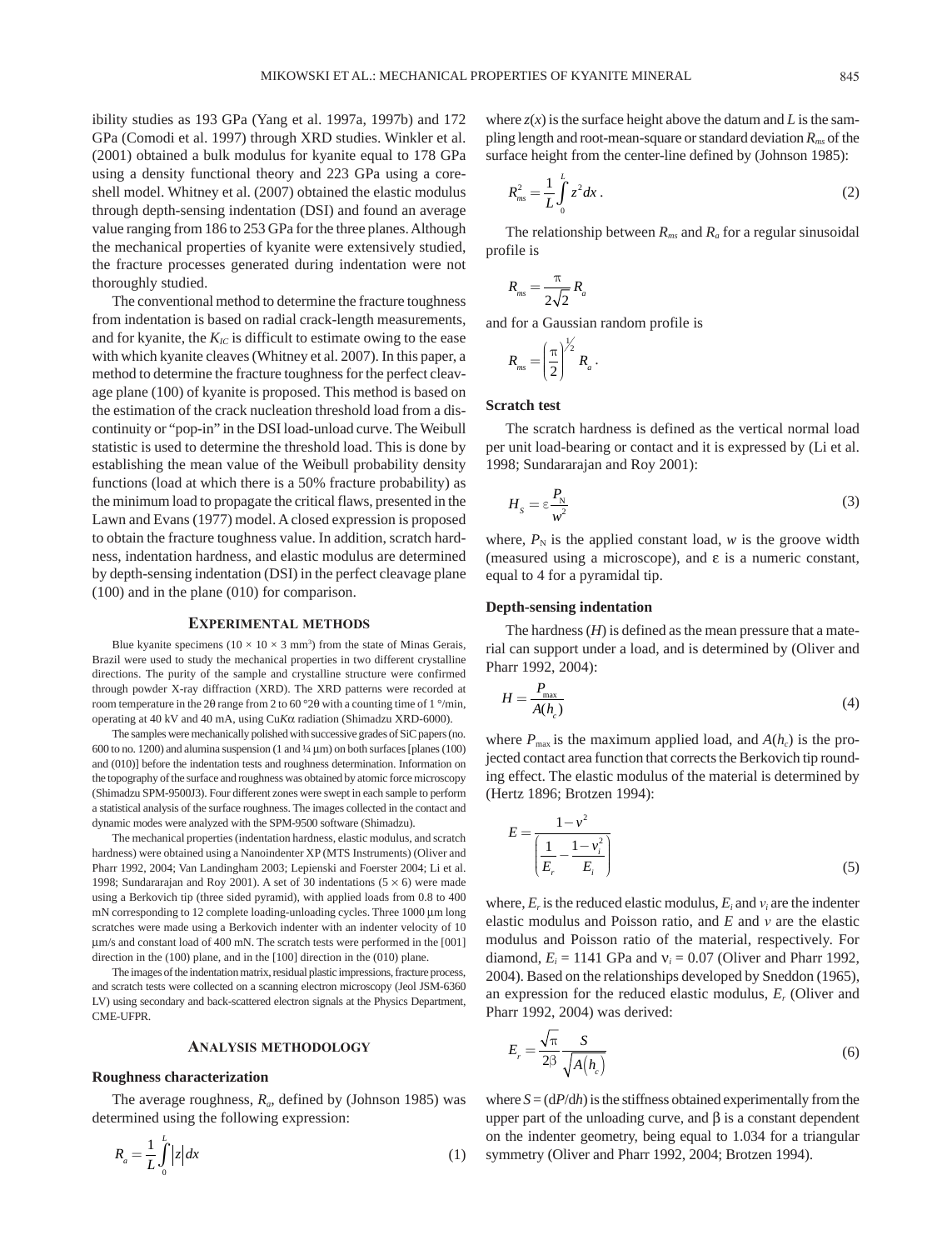# **Weibull statistics**

Considering the occurrence of discontinuities and "pop-in" during depth-sensing indentation curves, the cumulative probability function  $P_f$  in the Weibull statistics corresponding to the probability of occurrence of pop-in is given by (Weibull 1951; Mikowski et al. 2006):

$$
P_f = 1 - \exp\left[-\left(\frac{P - P_u}{P_0}\right)^m\right] \tag{7}
$$

where *m* is the Weibull modulus, *P* is the applied load,  $P_0$  is a normalizing parameter, and  $P_{\mu}$  is the load below which no fracture events (discontinuities and or pop-in) are assumed to be nucleated. The Weibull parameter *m* is related to the dispersion of the strength: the lower the value, the more variable the strength is. For ceramics, *m* is usually 5–20 (Fischer-Cripps 2000). The mean and variance of data are calculated respectively by

$$
\mu_{P_f} = P_0 \Gamma \left( \frac{1}{m} + 1 \right) \tag{8}
$$

and

$$
\sigma_{P_f}^2 = P_0^2 \left\{ \Gamma \left( \frac{2}{m} + 1 \right) - \left[ \Gamma \left( \frac{1}{m} + 1 \right)^2 \right] \right\} \tag{9}
$$

where  $\Gamma(x) = (x - 1)$  is a gamma function of a real number  $x > 1$ .

The estimator of the cumulative probability function  $P_f$  defined by (Bergman 1984; Sullivan and Lauzon 1986) is

$$
P_f = \frac{n - 0.5}{N} \tag{10}
$$

where  $n$  is the  $n<sup>th</sup>$  result in the set of  $N$  total number indentation tests employed. The works of Bergman (1984) and Sullivan and Lauzon (1986) evaluated different estimators by varying the number of samples. Their conclusion was that the estimator defined by Equation 10 gives the lowest variation of the mean value of *m*, and it is the most appropriate estimator when  $N \geq$ 20. This conclusion was also reached by Monte Carlo numerical simulations using different estimators (Bergman 1984; Sullivan and Lauzon 1986). Therefore, this estimator was used to calculate the experimental cumulative probability of failure. By plotting the data in a convenient log-log plot, it is easy to estimate the constants defined in Equation 7, which determine the Weibull distribution.

#### **Results and discussion**

#### **Roughness characterization**

AFM images of the sample surface on both the planes [plane (100) and (010)] are shown in Figure 1. It can be observed that both samples present uniformly rough surfaces after polishing, although the (010) plane has a rougher surface (Fig. 1b).

The values of average roughness  $R_a$  (Eq. 1) and root-meansquare  $R_{ms}$  (Eq. 2) were obtained from the analysis of four images of each surface. To know the surface profiles, *Rms* was plotted as a function of *Ra*. Based on the angular coefficients of these plots, it is possible to know if the surfaces present regular sinusoidal or Gaussian random profiles. The angular coefficient is  $1.34 \pm 0.10$ for the perfect cleavage plane (100) and  $1.25 \pm 0.06$  for the plane



**Figure 1.** AFM images of the (**a**) plane of perfect cleavage (100), and (**b**) plane (010).

(010). When compared to the Gaussian random profile (Johnson 1985), these values for perfect cleavage plane (100) and plane (010) present errors of 0.5 and 7.5%, respectively.

The average of the  $R_a$  is  $33 \pm 9$  nm for the perfect cleavage plane (100) and  $58 \pm 13$  nm for the plane (010). The average value of  $R_{ms}$ is  $45 \pm 13$  nm for the perfect cleavage plane (100) and  $75 \pm 16$  nm for the plane (010). The roughness determination is important since the mechanical properties assessed by depth-sensing indentation are affected by roughness (Mencík and Swain 1995).

#### **Characterization by scratch test**

Figure 2 shows SEM micrographs of scratch tracks on the plane of perfect cleavage (100) in the [001] direction (Fig. 2a) and the plane (010) in the [100] direction (Fig. 2b). All scratches were made with a Berkovich indenter and a constant applied load of 400 mN. Depending on the direction of the sample, a different behavior of the scratch hardness was observed. The micrograph of the cleavage plane (100) (Fig. 2a) shows a wider scratch. As this is the preferential cleavage plane, a larger track is formed, producing chipping or "delamination." The groove width was measured using an image analyzer software (UTHSCSA ImageTool program 2002) and is equal to 21.8  $\pm$ 2.3  $\mu$ m for the cleavage plane (100) and 9.5  $\pm$  0.8  $\mu$ m for the plane (010). The scratch hardnesses calculated from Equation 3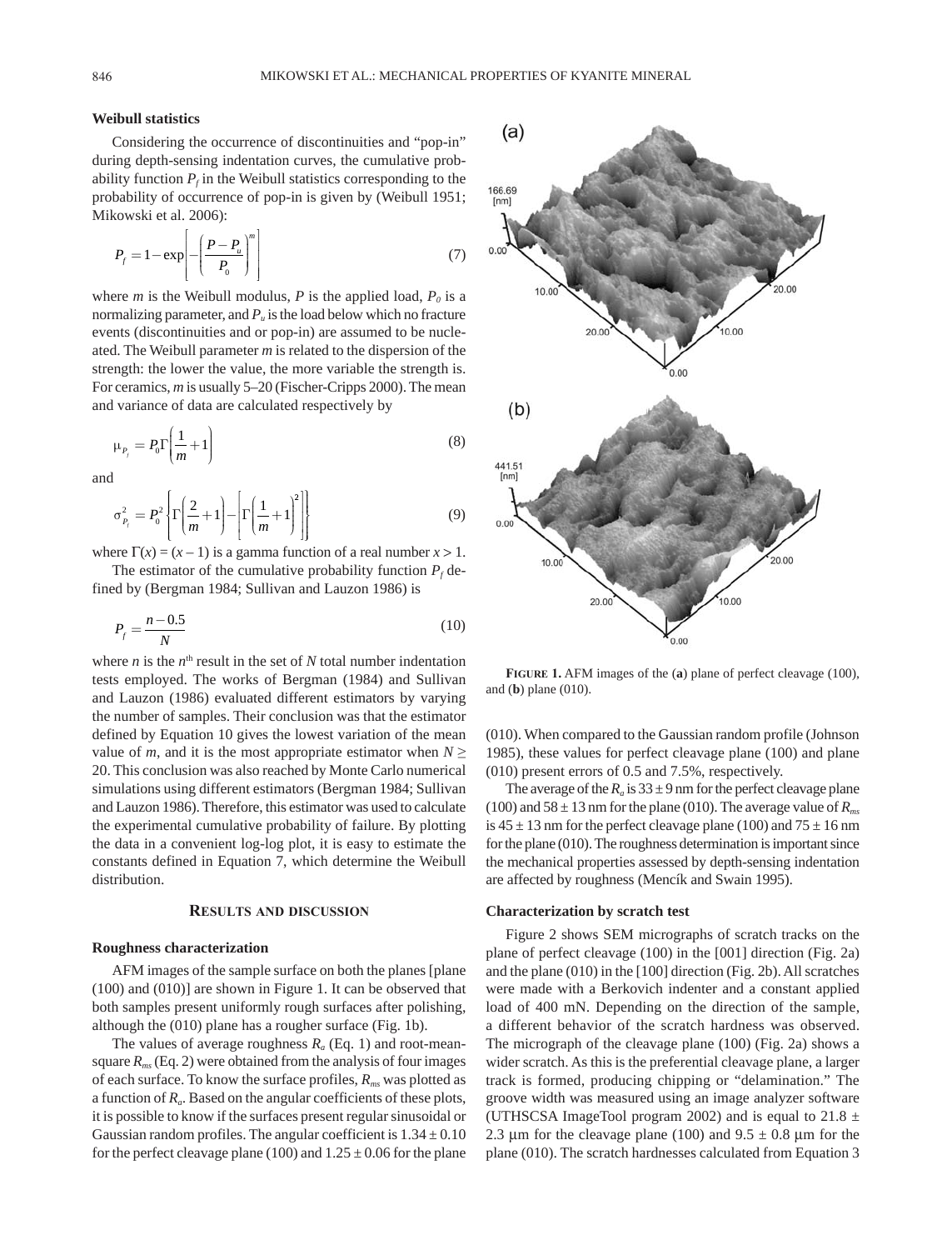

**Figure 2.** SEM micrographs showing scratch tracks on (**a**) in the [001] direction in the plane of perfect cleavage (100), and (**b**) in the [100] in the plane (010). The scratches were made using a Berkovich indenter with a constant applied load of 400 mN.

(Sundararajan and Roy 2001) are  $3.35 \pm 0.74$  GPa and  $14.35 \pm 0.74$ 0.02 GPa, respectively.

According to the Mohs hardness scale (Klein and Hurlbut 1999), kyanite is ~4.5–5 when scratched along [001] in the cleavage plane (100) and ~6.5–7 when scratched perpendicular to [001] on (100) and (010). The results obtained from the scratch test are in agreement with the Mohs scale. However, as cited by West (1986), the Mohs scale is empirical and the numbers do not represent any regular mathematical ratio. In this context, the depth-sensing indentation is an appropriate technique to study the scratch resistance of minerals (Hangen 2001; Broz et al. 2006) and ceramic materials (Li et al. 1998; Houérou et al. 2003).

The resistance study of  $Na<sub>2</sub>O-CaO-SiO<sub>2</sub>$  carried out by Houérou et al. (2003) shows three different regimes that appear during a typical scratch experiment: (1) micro-ductile regime; (2) micro-cracking regime; and (3) micro-abrasive regime. Figure 2 shows the micro-cracking and micro-abrasive regimes, these effects being more evident on the plane of perfect cleavage (100) (Fig. 2a). The micro-cracking regime is characterized by the formation of lateral cracks intersecting the surface and radial cracks. The micro-abrasive regime produces considerable debris, sometimes with small lateral cracks along the track that produce chipping.



**Figure 3.** Hardness (**a**), and elastic modulus (**b**) as a function of displacement into surface of the plane of perfect cleavage (100) and the plane (010).

#### **Hardness and elastic modulus**

Figure 3 shows the hardness and elastic modulus values as a function of displacement into the plane surface of the perfect cleavage (100) and the plane (010), obtained from the Equations 3 and 4. The scattering on the average values of hardness (*H*) and elastic modulus (*E*) for the indentation in the plane (010) are higher than the ones measured for the plane of perfect cleavage (100). This occurs due to the higher roughness of the plane (010). Thus, when the indentation is made on valley regions, the values are higher, and when the indentation is made in the crest, the *H* and *E* are lower than when made in a flat surface (Gunda et al. 2005; Souza et al. 2006). The surface roughness also affects the values of hardness at low penetration, in the order of the roughness measured by AFM. Even the best polished specimens have surface undulations with a height varying from several nanometers to several tens of nanometers (Mencík and Swain 1995). The effect of surface roughness on the indentation was studied by Bobji and Biswas (1999), who suggested that when the contact depth  $h_c$  is higher or equal to four times the value of the root-mean-square roughness  $R_{ms}$  ( $h_c \geq 4$   $R_{ms}$ ), the hardness values are reliable. Replacing the values of *Rms* in this relation, the values of contact depth equal to 180 nm for the plane of perfect cleavage (100) and 300 nm for the plane (010) are found. For higher values of  $h<sub>c</sub>$ , the magnitude of the scatter is quantified by a statistical non-dimensional parameter or variation coefficient (*VC*) and can be determined by the relation  $VC = 100\% \times (\sigma/\mu)$ , where  $\sigma$  is the standard deviation, and  $\mu$  is the mean value of the hardness or elastic modulus for a given penetration depth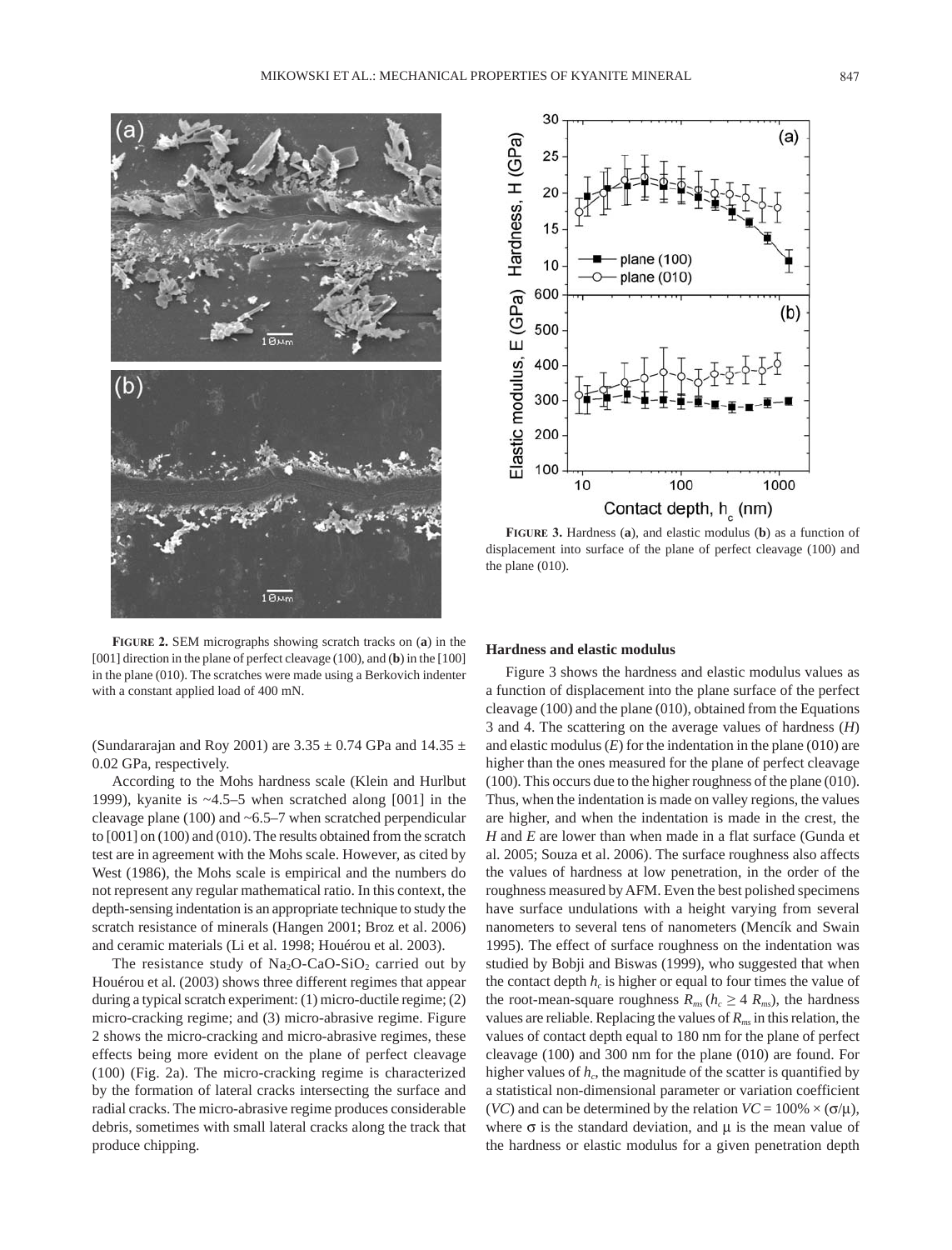(Bobji et al. 1999). The *VC* values found for hardness and elastic modulus were lower than 15% for the plane of perfect cleavage (100) and 11.4% for the plane (010), which indicates that the values are statistically homogeneous.

Hardness variation of both planes (Fig. 3a) show similar behavior with displacement into surface up to about 500 nm, considering the error bar. Increasing the applied load, the hardness of the plane of perfect cleavage (100) tends to decrease due to the fractures generated during the indentation process. The hardness in the plane (010) is  $18 \pm 2$  GPa, higher than the one in the plane of perfect cleavage (100), which is equal to  $10.7 \pm$ 1.6 GPa, for an applied load of 400 mN. The relation between the plane of perfect cleavage (100) and the plane (010) is about 1.6 for depth-sensing indentation tests. This relation is not observed for scratch hardness tests where the hardness in the plane (010) is four times the hardness in the plane of perfect cleavage (100). Results in the literature (Winchell 1945; Whitney et al. 2007) showed hardness values that are different according to the measurement technique used, which is commonly attributed to (1) indenter geometries (Knoop, Vickers, or Berkovich); (2) applied loads; (3) time at the maximum load; and (4) number of indentations. However, in this case, major effects are related to fracture events.

The values of elastic modulus (Fig. 3b) for indentations on the plane of perfect cleavage (100) have a value of  $297 \pm 11$  GPa for an applied load of 400 mN. For the plane (010), the elastic modulus is  $405 \pm 31$  GPa for the same applied load, which is  $\sim$ 1.4 $\times$  the value for the plane of perfect cleavage (100). Whitney et al. (2007) determined the elastic modulus using depth-sensing indentation and found values ranging from 186 to 253 GPa for the three measured planes, for an applied load of 100 mN. Although few data of elastic modulus values are found in the literature, the bulk modulus was determined by several authors varying from 172 to 223 GPa. For isotropic materials, the elastic modulus can be calculated from bulk modulus using the relation  $E = [3(1 – 2v)]K$ , where v is the Poisson ratio (Fischer-Cripps 2000). Using the value of  $v = 0.24$  (Soerensen 1996) and the expression above, the elastic modulus of kyanite was estimated as 301 GPa (Yang et al. 1997a, 1997b), 268 GPa (Comodi et al. 1997), and 278 and 348 GPa (Winkler et al. 2001). The value of the elastic modulus obtained through depth-sensing indentation in this work, 297 and 405 GPa, varies for the two different orientated surfaces. The discrepancies can be explained by the fractures produced during the indentation process.

## **Indentation fracture in the perfect cleavage plane (100)**

Figure 4 shows representative curves of load (*P*) vs. displacement into the surface (*h*) from indentations on the plane of perfect cleavage (100) and the plane (010). A significant change was observed in the behavior of the curves in the range of 450–650 nm of penetration depth. This is evidenced by the presence of small discontinuities in the *P* vs. *h* of the perfect cleavage (100) plane, which is related to fracture events (Li and Bhushan 1998; Malzbender et al. 2000).

Figure 5 shows the SEM micrographs of Berkovich indentations for an applied load of 400 mN. The impressions on the plane of perfect cleavage (100) (Fig. 5a), show cracking and chipping around the indentations, which is not observed for the plane



**Figure 4.** Typical *P* vs. *h* curves for the plane of perfect cleavage (100)—solid squares, and the plane (010)—open circles.



**Figure 5.** Back-scattered electron images showing Berkovich indentations on (**a**) plane of perfect cleavage (100), and (**b**) plane (010). Applied load of 400 mN. The bar denotes 10 µm.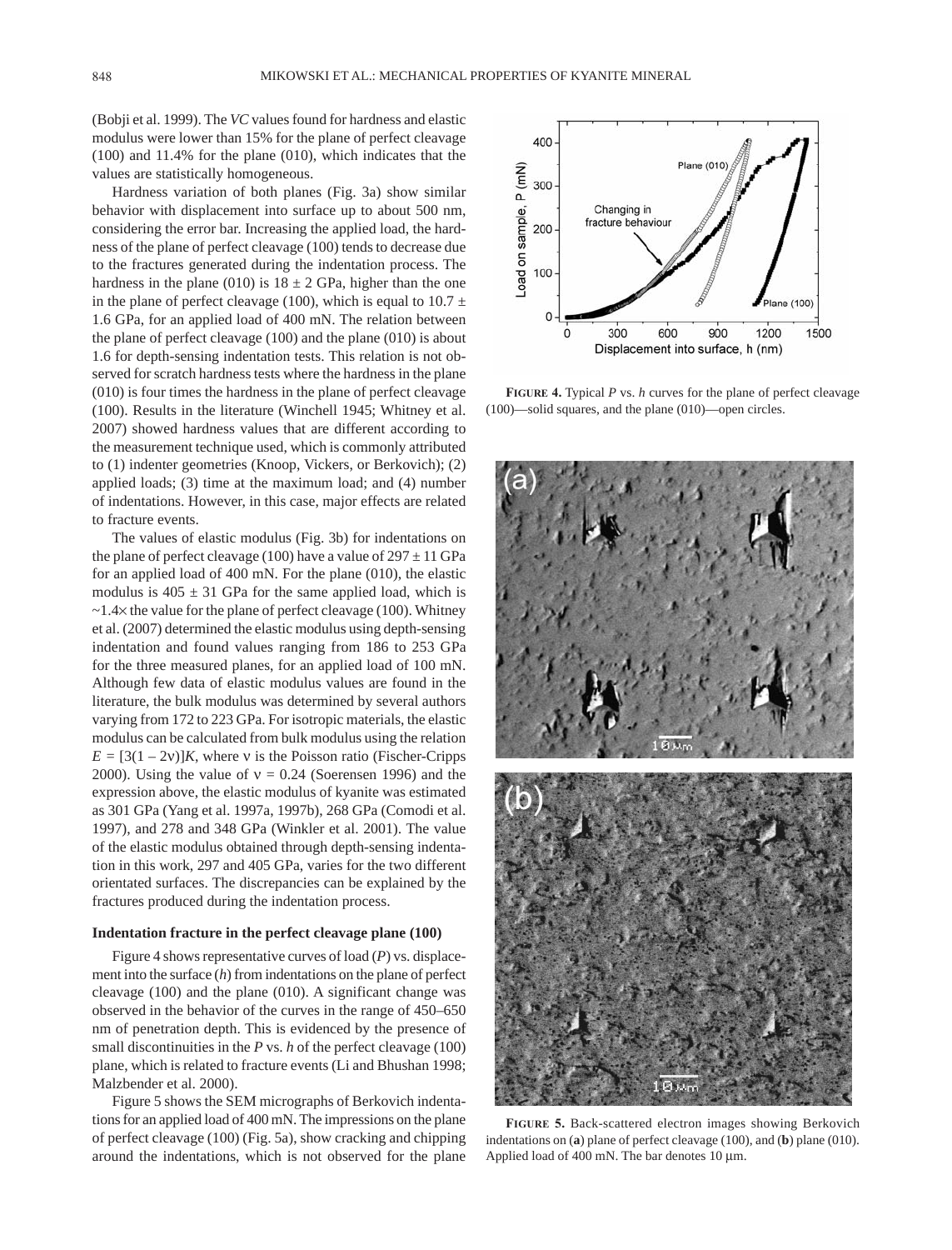(010) (Fig. 5b). It is also observed that the size of indentations on the plane (010) is smaller, which reflects on the higher values of hardness and elastic modulus. The fracture events observed on the *P* vs. *h* curve in Figure 4 are responsible for the difference between the values of hardness and elastic modulus on both planes. This feature was also observed by Winchell (1945) through Knoop microindentation, although an analysis of the fracture processes involved was not made.

Some fracture events appear in the *P* vs. *h* curves producing large abrupt discontinuities called "pop-in." A detailed investigation of each residual impression [perfect cleavage plane (100)] was made and is shown by representative SEM images in Figure 6. The occurrence of a fracture process including the formation of cracks (Fig. 6a) and chipping (Fig. 6b) is observed, which related to the discontinuities and "pop-ins" shown by arrows in the *P* vs. *h* curves (Figs. 6c and 6d). The smallest fracture events are the most difficult to see. That being so, these events were detected from the loading curve  $dP/dh^2$  vs.  $h^2$  (Malzbender and de With 2001). In Figures 6c and 6d, the discontinuities are fracture events related to the crack formation and the occurrence of "pop-ins," when there is an abrupt penetration of the indenter due to crack propagation and chipping. Figure 6a shows a situation where there is the occurrence of shallow lateral cracks (Cook and Pharr 1990) and Figure 6b shows the case where chipping

occurs (Lepienski et al. 2006; Michel et al. 2006).

The "pop-ins" observed in the loading curve during DSI is a characteristic of layered materials. "Pop-ins" were observed in several materials such as intercalated hydrated cations in niobium disulfide  $(2H-NbS<sub>2</sub>)$  (Lepienski et al. 2000), in the semiconductors InSe and GaSe (Mosca et al. 2002), layered crystals of lead iodide (Veiga and Lepienski 2002), and in graphite (Barsoum et al. 2004). "Pop-ins" were also observed for MgO crystals (Tromas et al. 2000), in semiconductors such as GaAs and Si (Leipner et al. 2001), LiNbO<sub>3</sub> (Bhagavat and Kao 2005), Li<sub>2</sub>B<sub>4</sub>O<sub>7</sub> (Stus et al. 2005), single-crystal  $Cr<sub>3</sub>Si$  (Bei et al. 2005), GaN thin films (Navamathavan et al. 2006), and InGaN thin films (Jian et al. 2006). In non-layered materials, the authors suggest that the generation and increase of dislocations through Frank-Read sources are the plasticity mechanisms predominantly involved and related to the occurrence of "pop-ins" in the loading curve from depth-sensing indentation. In contrast, for layered materials, the "pop-ins" occur at higher loads, and they are predominantly related to layer fracture events.

Kyanite is not, strictly speaking, a layered material such as graphite; however, it presents a crystalline structure that has a perfect cleavage in the plane (100). As such, it presents a similar behavior to other phyllosilicates like micas. In addition, the values of load, where the "pop-ins" have been detected, are



**Figure 6.** SEM micrographs (**a**) and (**b**) of residual impressions of Berkovich indenter with an applied load of 400 mN in the plane of perfect cleavage (100); (c) and (d)  $P$  vs.  $h$  curves. The bar denotes 5  $\mu$ m.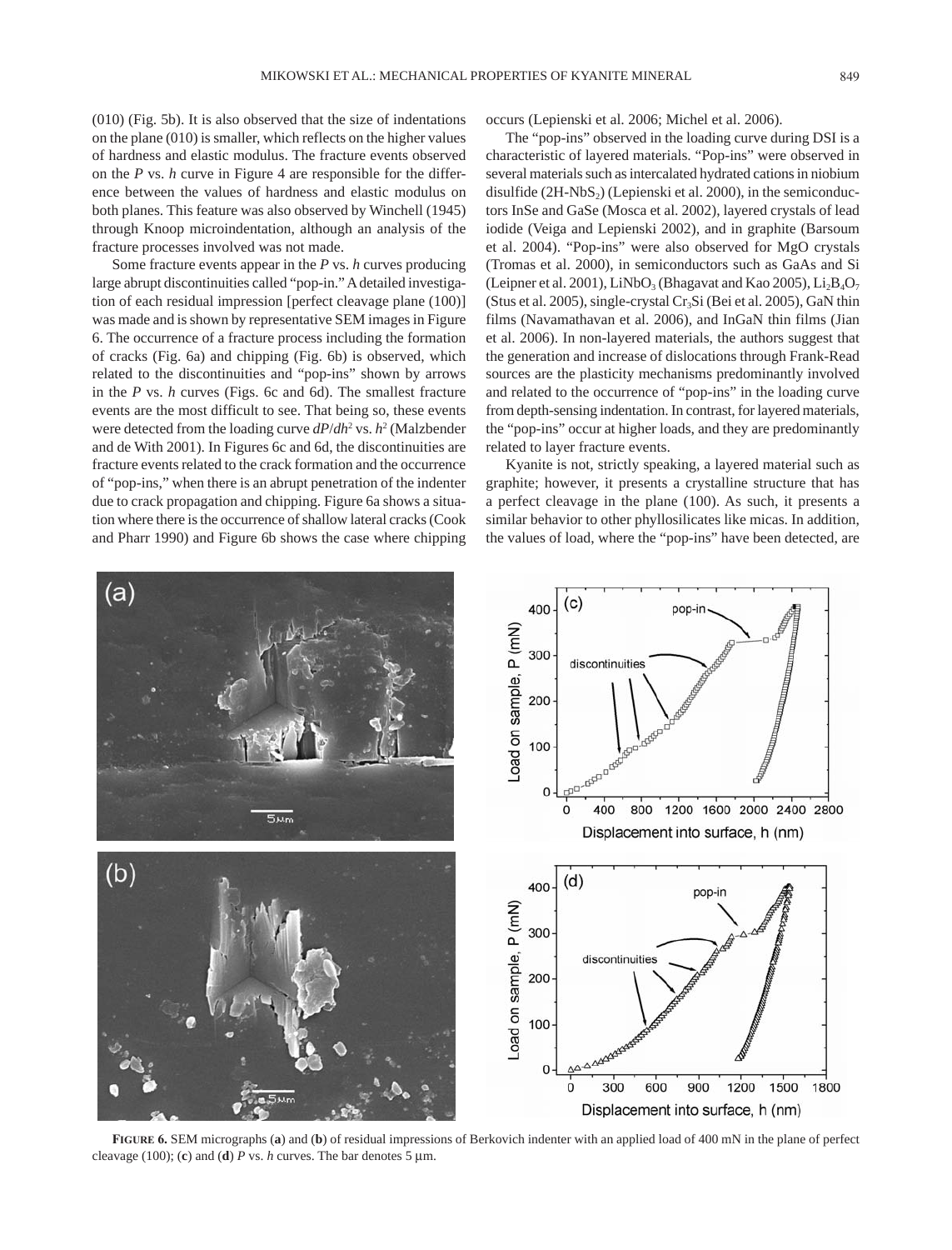Į

much higher than the ones observed in the *P* vs. *h* curves for non-layered materials. Based on the fractographic analysis correlation with the *P* vs. *h* curves (Figs. 6c and 6d), the predominant deformation mechanisms related to "pop-ins" are attributed to (1) crack formation; (2) crack propagation; and (3) occurrence of chipping (Malzbender et al. 2000; Lepienski et al. 2006; Michel et al. 2006). The plasticity mechanisms involving dislocation mobility are present as we are dealing with a kyanite crystal, but the energy involved is much lower than the energy stored by the system to generate a "pop-in" (Figs. 6c and 6d) (Veiga and Lepienski 2002).

#### **Fracture toughness in perfect cleavage plane (100)**

Indentation tests on the plane (010) show higher values of hardness and elastic modulus because more bonds need to be broken along this direction. The crystal is more bulky compared to the behavior in the direction of the perfect cleavage plane, which contains more Si-O bonds (Biino and Groning 1998). During depth-sensing indentation tests with a Berkovich indenter on the surface of the (100) plane, the atomic bonds are submitted to triaxial stresses until their rupture. Discontinuities and pop-ins observed in the *P* vs. *h* curves (Figs. 6c and 6d) are then related to fracture events as suggested by previous studies (Li and Bhushan 1998; Malzbender et al. 2000; Michel et al. 2006; Lepienski et al. 2006).

Based on the atomistic model of kinetic crack growth in brittle solids (Lawn 1975), more energy is necessary to break the chemical bonds when the indentations are performed on the plane (010) compared to the cleavage plane (100). Fracture toughness of brittle materials is a measure of the energy released during fracture, and thus, of the strength of its chemical bonds. It is different from the hardness obtained by indentation or scratching, which is directly related to the type and density of the bonds in the analyzed plane, as can be observed in Figure 1. The fracture toughness  $(K_{IC})$  is related to the elastic modulus (*E*) by the expression  $K_{ic}^{2} = \frac{E}{1 - v^{2}} G$ , where v is the Poisson ratio, and *G* is the energy release rate. The conventional method to determine fracture toughness from indentation, based on the length of radial cracks, is not adequate for kyanite because it is so easy to cleave "layered-like materials" like kyanite (Whitney et al. 2007).

In this work, a new method to determine fracture toughness based on the expression developed by Lawn and Evans (1977) is proposed. This method consists of the following steps: (1) estimation of the applied load (*P*) threshold for the crack nucleation through the best fit of the Weibull statistic function; (2) calculation of the Weibull modulus (*m*) and the scale parameter  $(P_0)$ ; (3) calculation of the load  $(P_c)$  at which there is a 50% fracture probability from the mean value (Eq. 8) of the Weibull probability density function; and (4) calculation of the fracture toughness using the following expression (Lawn and Evans 1977; Lawn and Marshall 1979):

$$
P_c = 2.2 \times 10^4 \left(\frac{K_{\text{IC}}}{H}\right)^3 K_{\text{IC}}.
$$
 (11)

The minimum load to propagate the critical flaws presented by the Lawn and Evans (1977) model is considered as the critical load of 50% determined in step 3, or in other words,  $P_c$  =  $\mu_{P_f}$  the mean value for Weibull statistics. Combining Equations 8 and 11, we have

$$
K_{IC} = \left[ \frac{P_0 \Gamma \left( \frac{1}{m} + 1 \right) H^3}{2.2 \times 10^4} \right]^{1/4} . \tag{12}
$$

This expression was used to estimate the fracture toughness of kyanite. In this model, it is considered that median cracks nucleate just below the indenter and their propagation occurs through the rupture of chemical bonds in the cleavage plane. When the applied load is increased, cracking and chipping occurs around the indentations (Figs. 5 and 6a–6b).

ļ

The applied load threshold for radial crack nucleation has been studied for soda-lime-silica glass using statistical models. Dal Maschio et al. (1984) used the Gauss distribution as the probability distribution function for the crack nucleation for Vickers indentations. Mikowski et al. (2006) used the 3 parameter Weibull statistics and estimated this threshold as 180  $\pm$  5 mN, which was in agreement with the experimental results that pointed out a load threshold ranging from 100–200 mN. The locator parameter  $P_u$  (Eq. 7) is the level of the applied load *P* where there is no fracture on the material (Fischer-Cripps 2000) and thus, there is no discontinuity or "pop-in" in the *P* vs. *h* depth-sensing indentation curve. From 30 indentation tests made on the plane of perfect cleavage (100), discontinuities and "pop-ins" were not observed for applied loads lower than 57.8 mN. The locator parameter  $P_u$  was changed from 0 to 55 mN (with step of 5 mN) to check the best-fitting function representing the fracture probability. Figure 7 shows the plots of Equation 7, linearized for the data of applied load *P* where the first fracture event (discontinuity or "pop-in") was identified on the *P* vs. *h* curve. The Weibull modulus *m*, the scale parameter  $P_0$ , the standard deviation σ, and the linear fit correlation coefficient *R* were analyzed to check the best-fit function.

Figure 7 shows linear fit for  $\ln{\ln[1/(1 - P_f)]}$  against  $\ln(P P_u$ ) for different values of  $P_u$ , which reveals that the experimental data can be described by the Weibull statistics. The two-parameter Weibull statistic was employed on Figure 7a, considering *Pu* equal to zero, whereas Figure 7b, a three-parameter Weibull statistic, was used assuming  $P_u$  equal to 50 mN. The Weibull module  $m$  and the scale parameter  $P_0$  both underwent a decrease in value with the increase of the locator parameter  $P_{u}$ , but these two parameters are not enough to obtain the best fit. Considering  $P_u = 50$  mN, the experimental data yield the best linear fit, the lower standard deviation  $\sigma$ , and the highest correlation coefficient *R*. The three-parameter Weibull statistic indicates good agreement with the experimental data obtained through depth-sensing indentation for  $P_u = 50$  mN, where the probability of a fracture or the probability to find a discontinuity and/or a "pop-in" in the curve *P* vs. *h* is practically nil. Hence, the load threshold for the discontinuity or "pop-in" nucleation on the *P* vs. *h* curve occurs around  $P_u$  equal to 50 mN, according to the Weibull statistic

| <b>TABLE 1.</b> Numerical values obtained from the Weibull statistics |
|-----------------------------------------------------------------------|
|                                                                       |

| m               | $P_0$ (mN) |      |      | $P_{\mu}$ (mN) |
|-----------------|------------|------|------|----------------|
| $2.78 \pm 0.16$ | $156 + 94$ | 0.96 | 0.37 |                |
| $1.51 \pm 0.04$ | $99 + 23$  | በ 99 | በ 17 | 50             |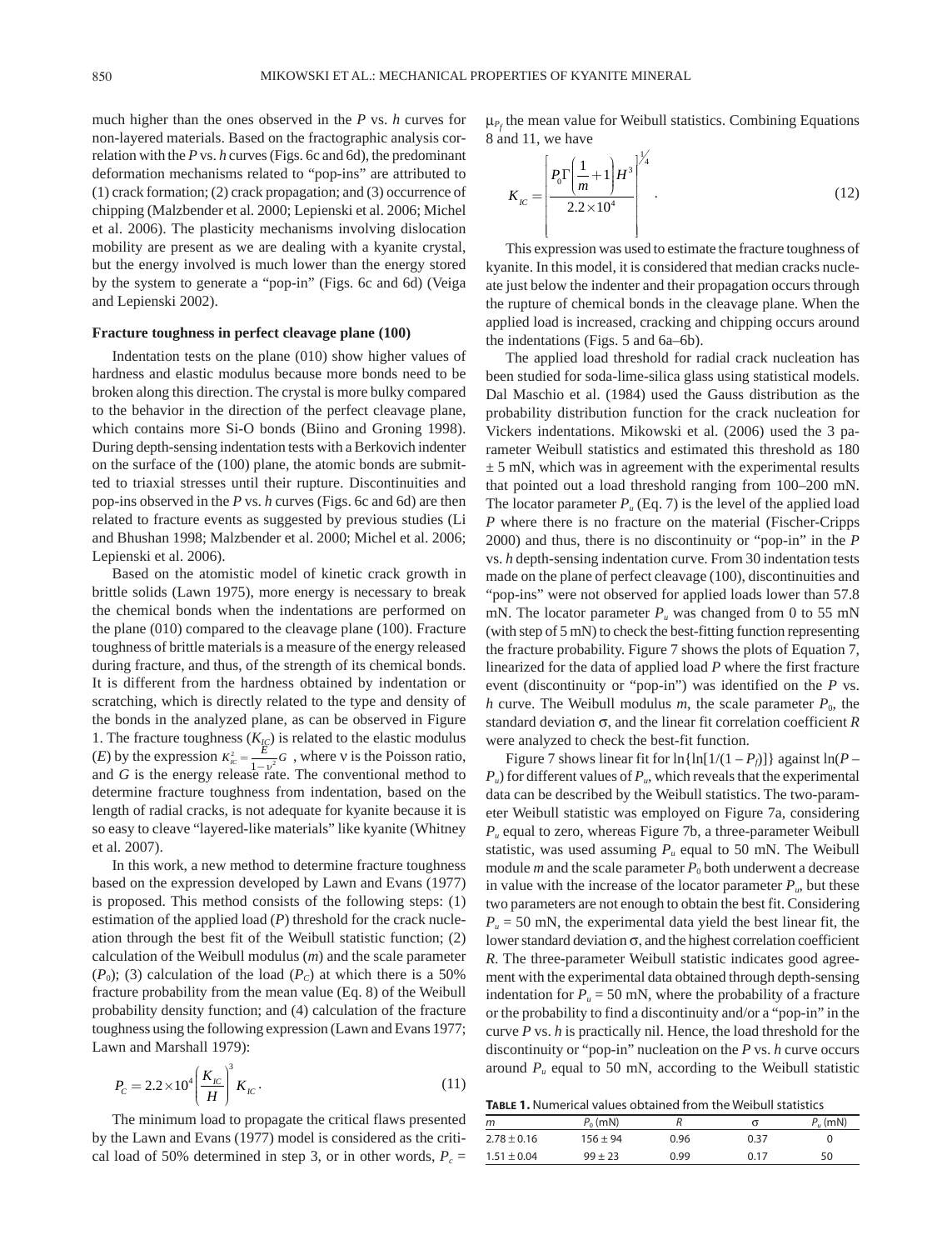

**Figure 7.** Weibull plots for the first fracture event in curve *P* vs. *h* as a function of the applied load.

model denoted by Equation 7. Experimentally, the minimum load threshold was 57.8 mN. Table 1 presents the main results of Weibull modulus  $(m)$ , scale parameter  $(P_0)$ , correlation coefficient  $(R)$ , and standard deviation  $(\sigma)$  from the linear fit (Fig. 7) obtained varying the locator parameter  $(P_u)$ .

Using the values of  $P_0 = 99 \pm 23$  mN,  $m = 1.51 \pm 0.04$ , and  $H = 17 \pm 1$  GPa (measured for  $P = 50$  mN), in the equation of fracture toughness for the kyanite in the plane of perfect cleavage (100) is equal to  $K_{IC} = 2.1 \pm 0.2$  MPa·m<sup>1/2</sup>. This value is higher than the ones found for the kyanite polymorphs andalusite  $(K_{IC})$  $= 1.8 \pm 0.5 \text{ MPa} \cdot \text{m}^{1/2}$ ) and sillimanite ( $K_{IC} = 1.6 \pm 1.5 \text{ MPa} \cdot \text{m}^{1/2}$ ) (Whitney et al. 2007).

#### **Acknowledgments**

The authors thank CAPES and CNPq for the financial support, and the Electronic Microscopy Center (CME) at Universidade Federal do Paraná for lending the facilities.

#### **References cited**

- Barsoum, M.W., Murugaiah, A., Kalidindi, S.R., Zhen, T., and Gogotsi, Y. (2004) Kink bands, nonlinear elasticity, and nanoindentations in graphite. Carbon, 42, 1435–1445.
- Bei, H., George, E.P., Hay, J.L., and Pharr, G.M. (2005) Influence of indenter tip geometry on elastic deformation during nanoindentation. Physical Review Letters, 95, 1–4.
- Bergman, B. (1984) On the estimation of the Weibull modulus. Journal of Materials Science Letters, 3, 689–692.
- Bhagavat, S. and Kao, I. (2005) Nanoindentation of lithium niobate: Hardness anisotropy and pop-in phenomenon. Materials Science and Engineering A,393, 327–331.
- Biino, G.G. and Groning, P. (1998) X-ray Photoelectron Spectroscopy (XPS) used as a structural and chemical surface probe on aluminosilicate minerals. European Journal of Mineralogy, 10, 432–437.
- Bobji, M.S. and Biswas, S.K. (1999) Hardness of a surface uniformly spaced pyramidal asperities. Tribology Letters, 7, 51–56.
- Bobji, M.S., Shivakumar, K., Alehossein, H., Venkateshwarlu, V., and Biswas,

S.K. (1999) Influence of surface roughness on the scatter in hardness measurements—a numerical study. International Journal of Rock Mechanics and Mining Sciences, 36, 399–404.

- Brotzen, F.R. (1994) Mechanical testing of thin films. International Materials Reviews, 39, 24–44.
- Broz, M.E., Cook, R.F., and Whitney, D.L. (2006) Microhardness, toughness, and modulus of Mohs scale minerals. American Mineralogist, 91, 135–142.
- Comodi, P., Zanazzi, P.F., Poli, S., and Schmidt, M.W. (1997) High-pressure behavior of kyanite: Compressibility and structure deformations. American Mineralogist, 82, 452–459.
- Cook, R.F. and Pharr, G.M. (1990) Direct observation and analysis of indentation cracking in glasses and ceramics. Journal of the American Ceramic Society, 73, 787–817.
- Dal Maschio, R., Maddalena, A., and Calliari, I. (1984) Radial crack initiation in glass by Vickers indentation. Materials Chemistry and Physics, 11, 443–451.
- Fischer-Cripps, A.C. (2000) Introduction Contact Mechanics, 1st edition, p. 1–30. Springer-Verlag, New York.
- Gunda, R., Biswas, S.K., Bhowmick, S., and Jayaram, V. (2005) Mechanical properties of rough TiN coating deposited on steel by cathodic arc evaporation technique. Journal of the American Ceramic Society, 88, 1831–1837.
- Hangen, U.D. (2001) A comparision of nano-hardness and scratch-resistance on Mohs minerals. Zeitschrift Fur Metallkunde, 92, 1074–1077.
- Hatman, J.S. and Sherriff, B.L. (1991)<sup>29</sup>Si MAS NMR of the aluminosilicate mineral kyanite: Residual dipolar coupling to 27Al and nonexponential spin-lattice relaxation. Journal of Physical Chemistry, 95, 7575–7579.
- Hertz, H. (1896) Miscellaneous Papers (translated by Jones, D.E. and Schott, G.A.), p. 178–180. Macmillan and Co., Ltd. London.
- Houérou, V.L., Sangleboeuf, J.C., Dériano, S., Rouxel, T., and Duisit, G. (2003) Surface damage of soda-lime glasses: Indentation scratch behavior. Journal of Non-Crystalline Solids, 316, 54–63.
- Jian, S.R., Fang, T.H., and Chuu, D.S. (2006) Nanomechanical characterizations of InGaN thin films. Applied Surface Science, 252, 3033–3042.
- Johnson, K.L. (1985) Contact Mechanics, 1st edition, p. 406–411. Cambridge University Press, U.K.
- Karaus, M. and Moore, R. (2003) Structure, properties, and behavior of kyanite: Use in refractory monolithics. Refractories Applications and News, 8, 11–36.
- Klein, C. and Hurlbut Jr., C.S. (1999) Manual of Mineralogy, 21<sup>st</sup> edition, p. 682. John Wiley and Sons, New York.
- Lawn, B.R. (1975) An atomistic model of kinetic crack growth in brittle solids. Journal of Materials Science, 10, 469–480.
- Lawn, B.R. and Evans, A.G. (1977) A model for crack initiation in elastic/plastic indentation fields. Journal of Materials Science, 12, 2195–2199.
- Lawn, B.R. and Marshall, D.B. (1979) Hardness, toughness, and brittleness: An indentation analysis. Journal of the American Ceramic Society, 62, 347–350.
- Leipner, H.S., Lorenz, D., Zeckzer, A., Lei, H., and Grau, P. (2001) Nanoindentation pop-in effect in semiconductors. Physica B, 308–310, 446–449.
- Lepienski, C.M. and Foerster, C.E. (2004) Nanomechanical properties by nanoindentation. In H.S. Nalwa, Ed., Encyclopedia of nanoscience and nanotechnology, p. 1–20. American Scientific Publishers, Stevenson Ranch, California.
- Lepienski, C.M., Meruvia, M.S., Veiga, W., and Wypych, F. (2000) Mechanical properties of niobium disulfide and its hydrated sodium cation intercalation compound. Journal of Materials Research, 15, 2069–2072.
- Lepienski, C.M., Michel, M.D., Araújo, P.J.G., and Achete, C.A. (2006) Indentation fracture of a-C:H thin films from chemical vapour deposition. Philosophical Magazine A, 86, 5397–5406.
- Li, K., Shapiro, Y., and Li, J.C.M. (1998) Scratch test of soda-lime glass. Acta Materialia, 46, 5569–5578.
- Li, X. and Bhushan, B. (1998) Measurement of fracture toughness of ultra-thin amorphous carbon films. Thin Solid Films, 315, 214–221.
- Malzbender, J. and de With, G. (2001) The use of the indentation loading curve to detect fracture of coatings. Surface and Coatings Technology, 137, 72–76.
- Malzbender, J., de With, G., and den Toonder, J.M.J. (2000) Elastic modulus, indentation pressure, and fracture toughness of hybrid coatings on glass. Thin Solid Films, 366, 139–149.
- Mencík, J. and Swain, M.V. (1995) Error associated with depth-sensing microindentation tests. Journal of Materials Research, 10, 1491–1501.
- Michel, M.D., Muhlen, L.V., Achete, C.A., and Lepienski, C.M. (2006) Fracture toughness, hardness, and elastic modulus of hydrogenated amorphous carbon films deposited by chemical vapor deposition. Thin Solid Films, 496, 481–488.
- Mikowski, A., Serbena, F.C., Foerster, C.E., and Lepienski, C.M. (2006) Statistical analysis of threshold load for radial crack nucleation by Vickers indentation in commercial soda-lime silica glass. Journal of Non-Crystalline Solids, 352, 3544–3549.
- Mosca, D.W., Mattoso, N., Lepienski, C.M., Veiga, W., Mazaro, I., Etgens, V.H., and Eddrief, M. (2002) Mechanical properties of layered InSe and GaSe single crystals. Journal Applied Physics, 91, 140–144.
- Navamathavan, R., Moon, Y.T., Kim, G.S., Lee, T.G., Hahn, J.H., and Park, S.J.